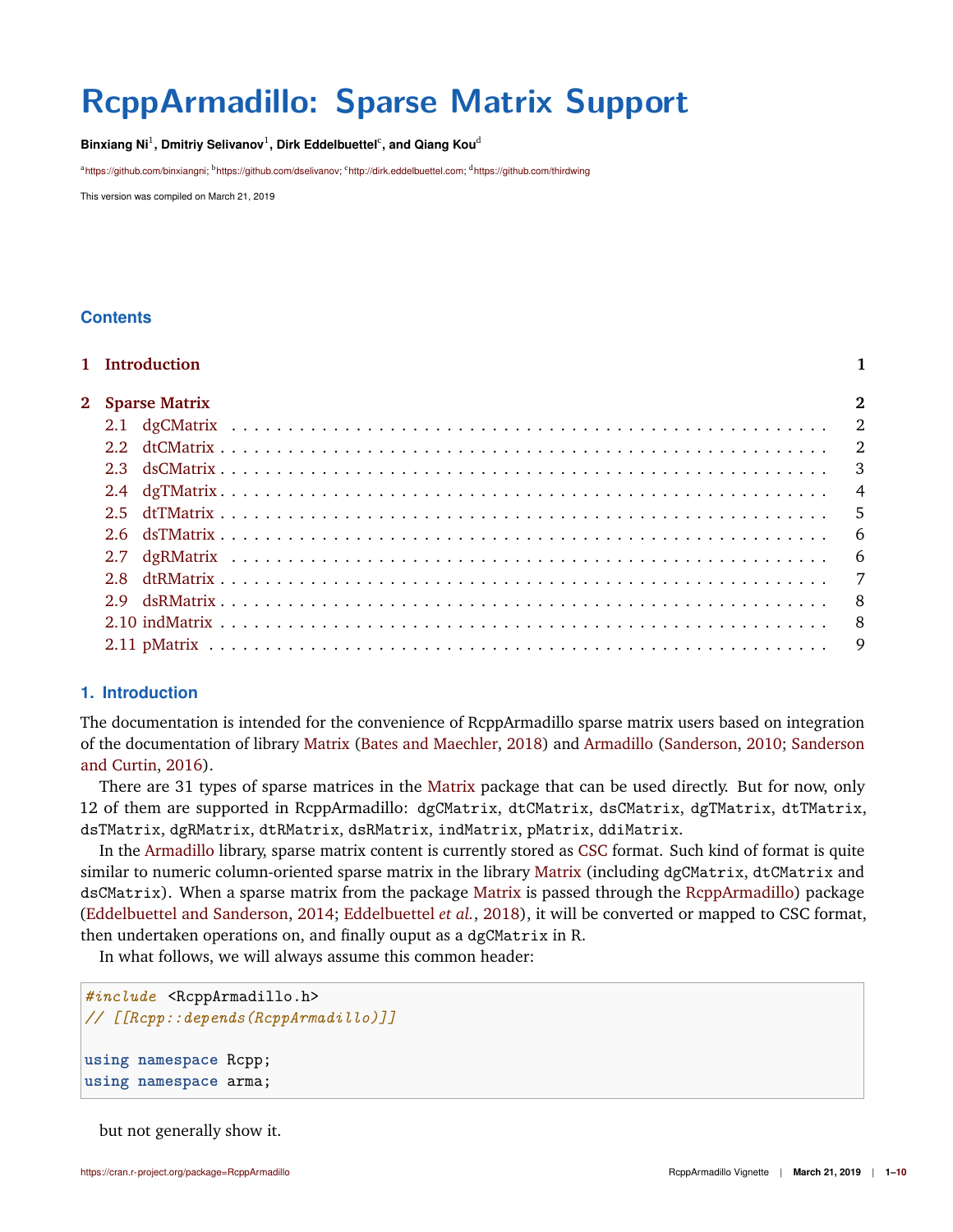## **2. Sparse Matrix**

## <span id="page-1-0"></span>**2.1. dgCMatrix.**

### *Synopsis.*

- Description: general column-oriented numeric sparse matrix.
- Constructor

```
– new("dgCMatrix", ...)
```
**–** Matrix(\*, sparse = TRUE)

```
– sparseMatrix()
```
• Coercion

```
– as(*, "CsparseMatrix")
```
**–** as(\*, "dgCMatrix")

#### *C++ Code.*

```
// [[Rcpp::export]]
sp_mat sqrt_(sp_mat X) {
return sqrt(X);
}
```
*R Code.*

```
R> i <- c(1,3:8)
R> j <- c(2,9,6:10)
R> x <- 7 * (1:7)
R> A <- sparseMatrix(i, j, x = x)
R> sqrt_(A)
8 x 10 sparse Matrix of class "dgCMatrix"
[1,] . 2.645751 . . . . . . . .
[2,] . . . . . . . . . .
[3,] . . . . . . . . . . . . . . 3.741657 .
[4,] . . . . . 4.582576 . . . .
[5,] . . . . . . 5.291503 . . .
[6,] . . . . . . . . . . . . . 5.91608 .
[7,] . . . . . . . . . . . . . . . 6.480741 .
[8,] . . . . . . . . . 7
```
## <span id="page-1-1"></span>**2.2. dtCMatrix.**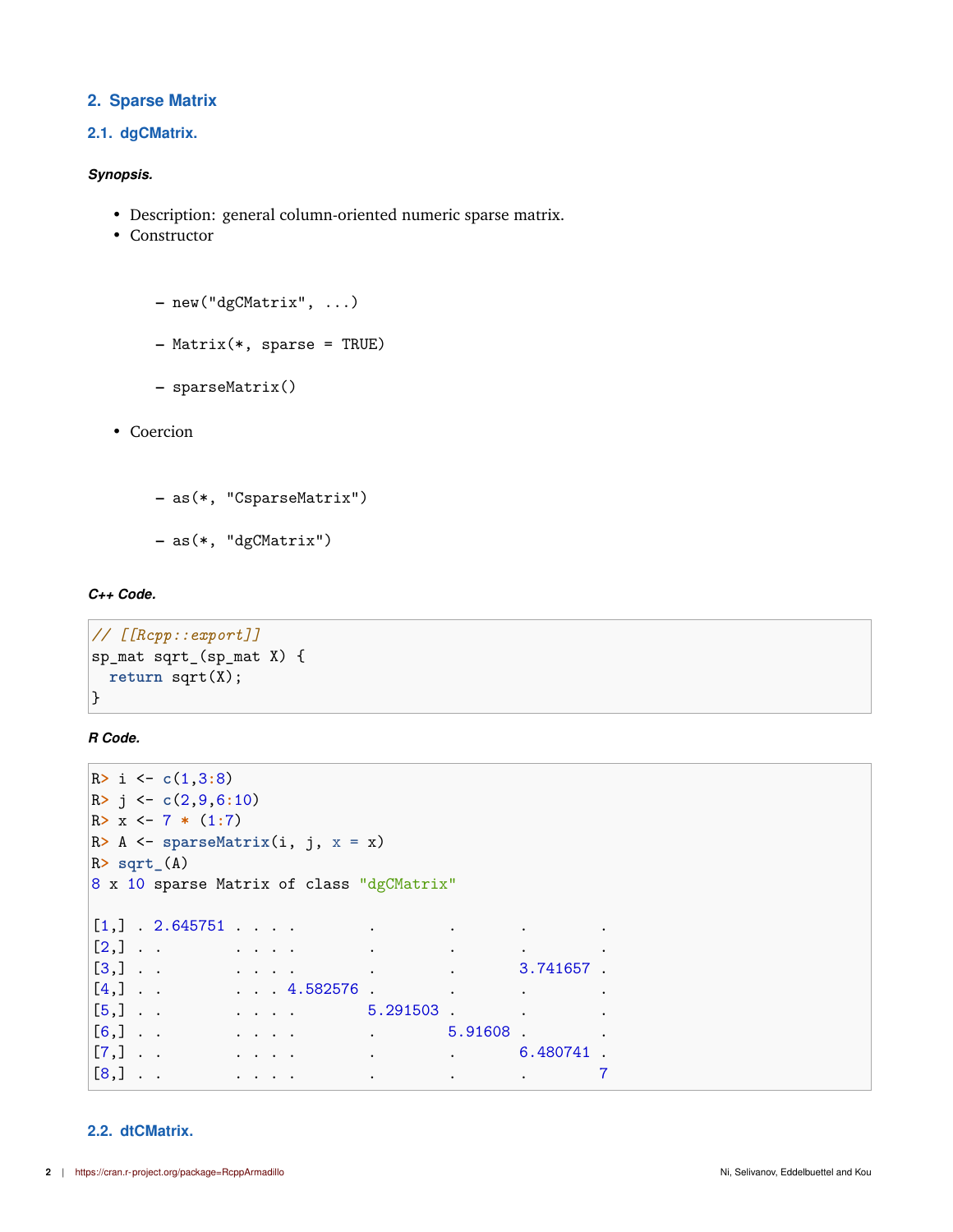#### *Synopsis.*

- Description: triangular column-oriented numeric sparse matrix.
- Constructor

```
– new("dtCMatrix", ...)
– Matrix(*, sparse = TRUE)
– sparseMatrix(*, triangular=TRUE)
```
• Coercion

```
– as(*, "triangularMatrix")
```

```
– as(*, "dtCMatrix")
```
*C++ Code.*

```
// [[Rcpp::export]]
sp_mat symmatl_(sp_mat X) {
 return symmatl(X);
}
```
*R Code.*

```
R> dtC <- new("dtCMatrix", Dim = c(5L, 5L), uplo = "L",
             x = c(10, 1, 3, 10, 1, 10, 1, 10, 10),
             i = c(0L, 2L, 4L, 1L, 3L,2L, 4L, 3L, 4L),
             p = c(0L, 3L, 5L, 7:9))
R> symmatl_(dtC)
5 x 5 sparse Matrix of class "dtCMatrix"
[1,] 10 . 1 . 3
[2,] . 10 . 1 .
[3,] 1 . 10 . 1
[4,] . 1 . 10 .
[5,] 3 . 1 . 10
```
## <span id="page-2-0"></span>**2.3. dsCMatrix.**

*Synopsis.*

- Description: symmetric column-oriented numeric sparse matrix.
- Constructor

```
– new("dsCMatrix", ...)
```
**–** Matrix(\*, sparse = TRUE)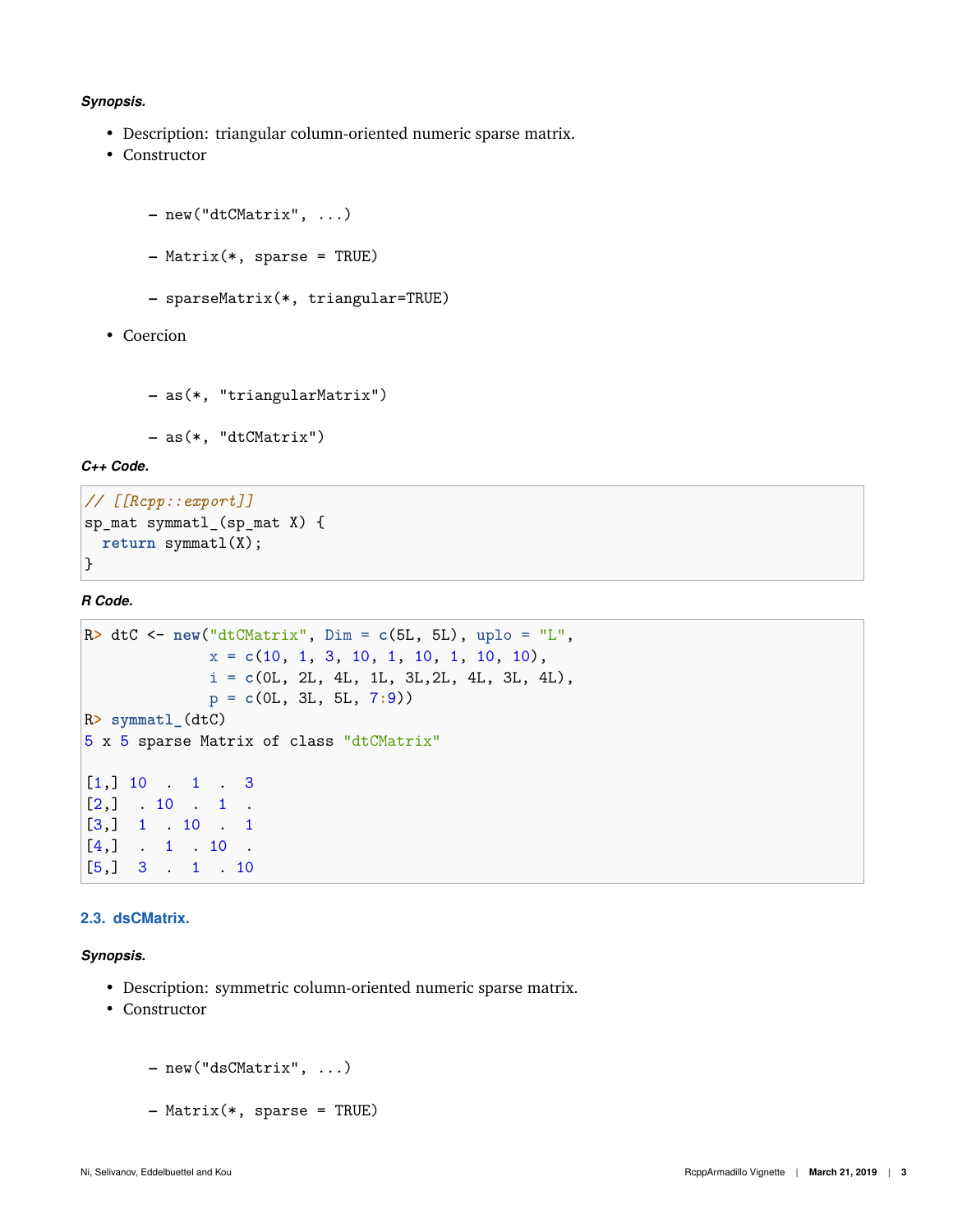```
– sparseMatrix(*, symmetric = TRUE)
```
• Coercion

```
– as(*, "symmetricMatrix")
```
**–** as(\*, "dsCMatrix")

*C++ Code.*

```
// [[Rcpp::export]]
sp_mat trimatu_(sp_mat X) {
  return trimatu(X);
\mathcal{F}
```
*R Code.*

```
R> i <- c(1,3:8)
R> j <- c(2,9,6:10)
R> x <- 7 * (1:7)
R> dsC <- sparseMatrix(i, j, x = x, symmetric = TRUE)
R> trimatu_(dsC)
10 x 10 sparse Matrix of class "dgCMatrix"
[1,] . 7 . . . . . . . .
[2,] . . . . . . . . . .
[3,] . . . . . . . 14 .
[4,] . . . . 21 . . . .
[5,] . . . . . 28 . . .
[6,] . . . . . . 35 . .
[7,] . . . . . . . 42 .
[8,] . . . . . . . . 49
[9,] . . . . . . . . . .
[10,] . . . . . . . . . .
```
## <span id="page-3-0"></span>**2.4. dgTMatrix.**

*Synopsis.*

- Description: general numeric sparse matrix in triplet form.
- Constructor
	- **–** new("dgTMatrix", ...)
	- **–** sparseMatrix(\*, giveCsparse=FALSE)

**–** spMatrix()

- Coercion
	- **–** as(\*, "TsparseMatrix")
	- **–** as(\*, "dgTMatrix")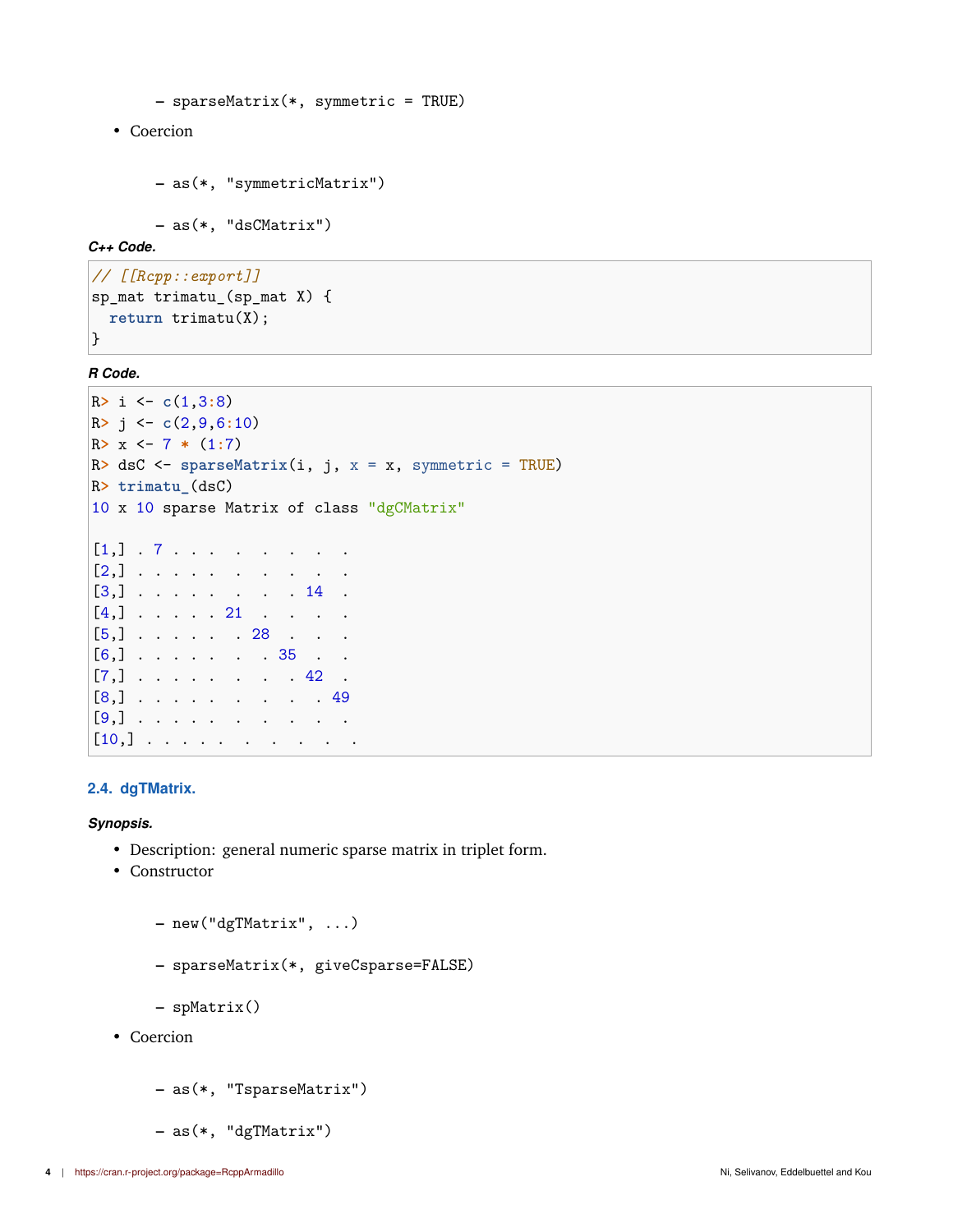```
C++ Code.
```

```
// [[Rcpp::export]]
sp_mat multiply(sp_mat A, sp_mat B) {
 return A * B;
}
// [[Rcpp::export]]
sp_mat trans_(sp_mat X) {
 return trans(X);
}
// [[Rcpp::export]]
int trace_(sp_mat X) {
 return trace(X);
}
```
*R Code.*

```
R> dgT <- new("dgTMatrix",
              i = c(1L,1L,0L,3L,3L),
              j = c(2L,2L,4L,0L,0L),
              x=10*1:5, Dim=4:5)
R> dgT_t <- trans_(dgT)
R> prod <- multiply(dgT, dgT_t)
R> trace_(prod)
[1] 9900
```
## <span id="page-4-0"></span>**2.5. dtTMatrix.**

*Synopsis.*

- Description: triangular numeric sparse matrix in triplet form.
- Constructor

```
– new("dtTMatrix", ...)
```
- **–** code{sparseMatrix(\*, triangular=TRUE, giveCsparse=FALSE)
- Coercion
	- **–** as(\*, "triangularMatrix")
	- **–** as(\*, "dtTMatrix")

# *C++ Code.*

```
// [[Rcpp::export]]
sp_mat diag_ones(sp_mat X) {
  X.diag().ones();
  return X;
```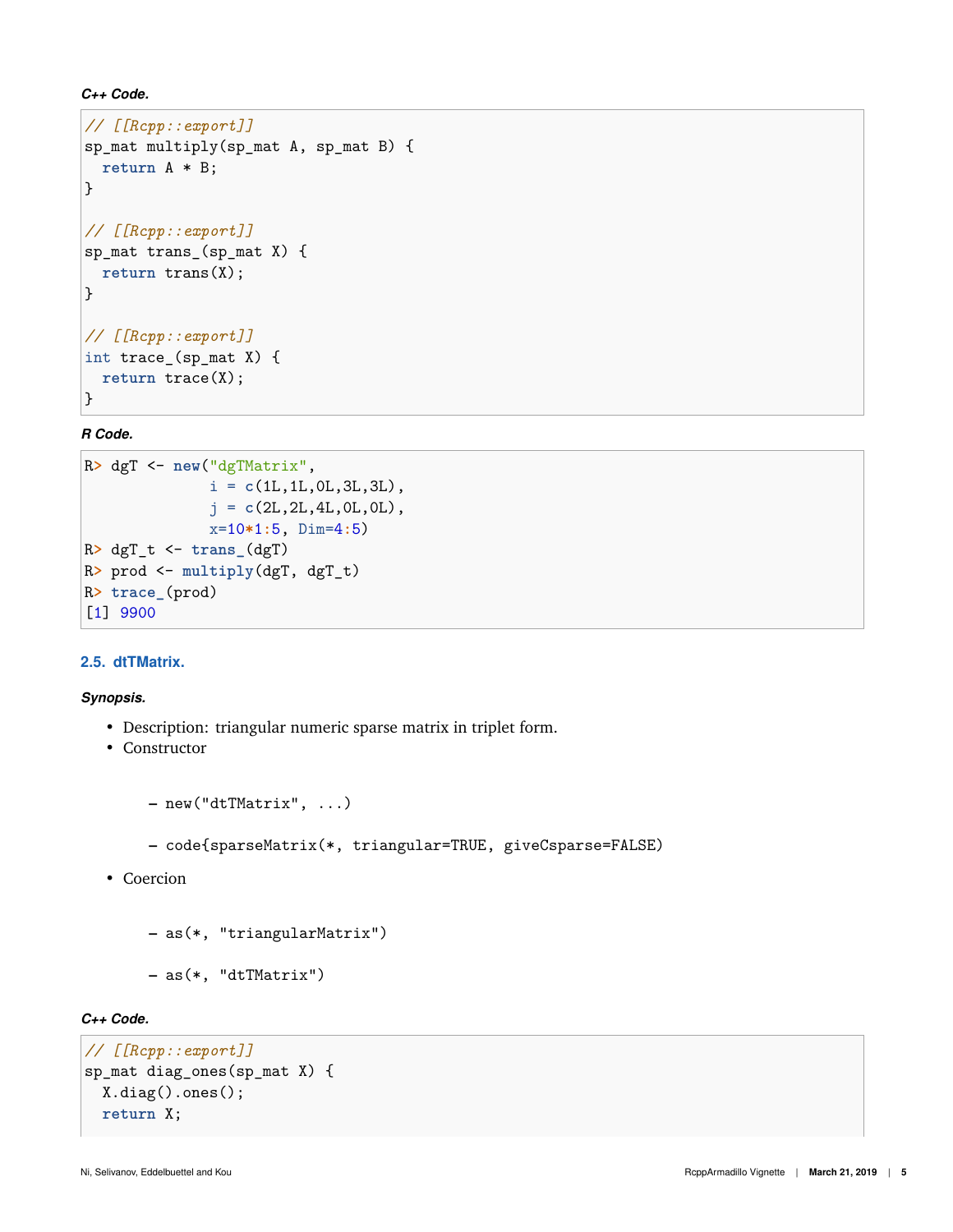}

# *R Code.*

```
R> dtT <- new("dtTMatrix", x= c(3,7),
              i= 0:1, j=3:2, Dim= as.integer(c(4,4)))
R> diag_ones(dtT)
4 x 4 sparse Matrix of class "dgCMatrix"
[1,] 1 . . 3[2,] . 1 7 .
[3,] \ldots 1.
[4,] . . . 1
```
### <span id="page-5-0"></span>**2.6. dsTMatrix.**

#### *Synopsis.*

- Description: symmetric numeric sparse matrix in triplet form.
- Constructor

```
– new("dsTMatrix", ...)
     – sparseMatrix(*, symmetric=TRUE, giveCsparse=FALSE)
• Coercion
```

```
– as(*, "symmetricMatrix")
– as(*, "dsTMatrix")
```
## *C++ Code.*

```
// [[Rcpp::export]]
int trace_(sp_mat X) {
  return trace(X);
\vert
```
*R Code.*

```
R> mm <- Matrix(toeplitz(c(10, 0, 1, 0, 3)),
                sparse = TRUE)
R> mT <- as(mm, "dgTMatrix")
R> dsT <- as(mT, "symmetricMatrix")
R> trace_(dsT)
[1] 50
```
#### <span id="page-5-1"></span>**2.7. dgRMatrix.**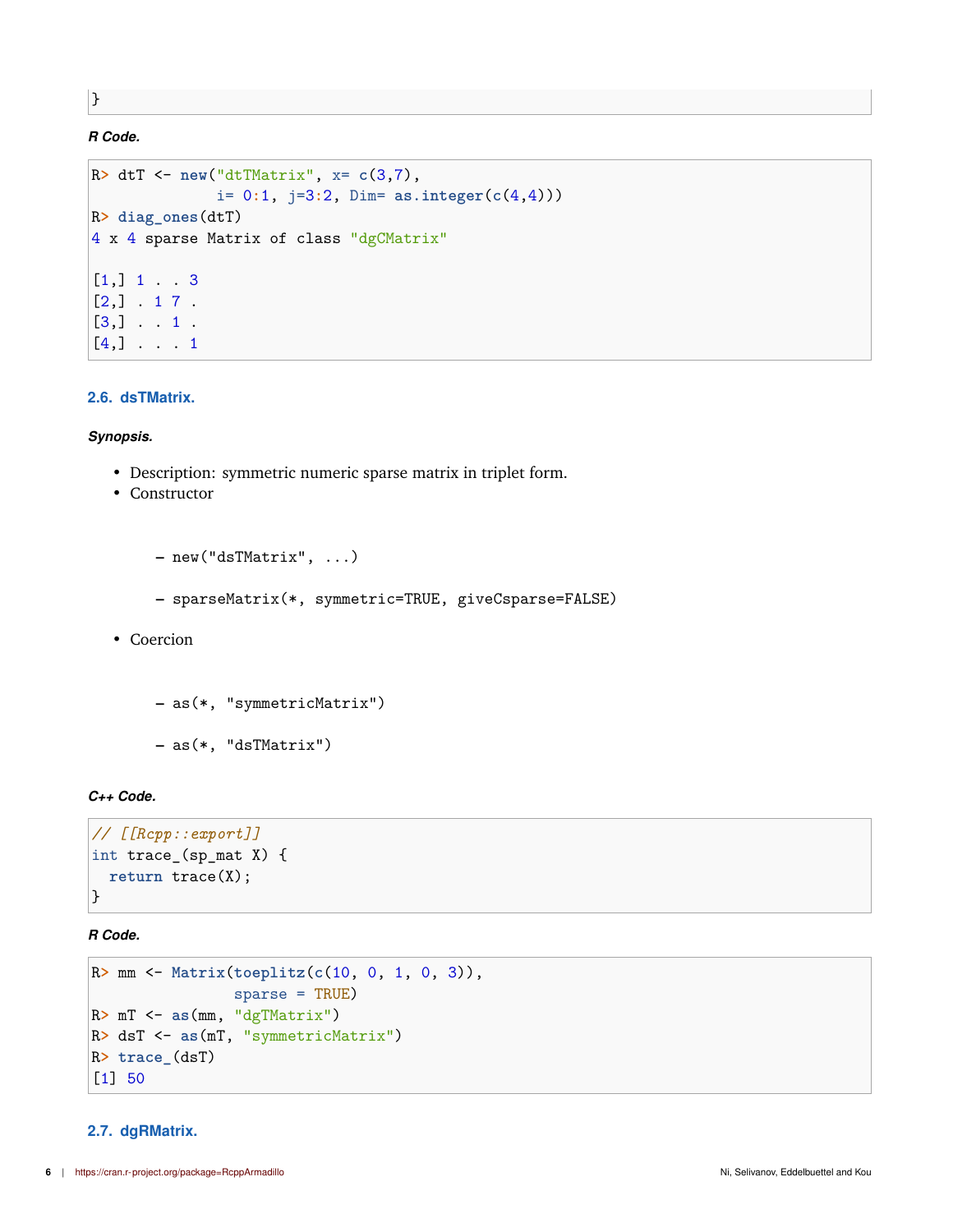#### *Synopsis.*

- Description: general row-oriented numeric sparse matrix.
- Constructor

```
– new("dgRMatrix", ...)
```
• Coercion

```
– as(*, "RsparseMatrix")
```
**–** as(\*, "dgRatrix")

## *C++ Code.*

```
// [[Rcpp::export]]
sp_mat square_(sp_mat X) {
  return square(X);
}
```
## *R Code.*

```
R> dgR <- new("dgRMatrix", j=c(0L,2L,1L,3L),
              p=c(0L,2L,3L,3L,4L),
              x=c(3,1,2,1),
              Dim=rep(4L,2))
R> square_(dgR)
4 x 4 sparse Matrix of class "dgCMatrix"
[1,] 9 . 1 .[2,] . 4 . .
[3,] . . . .
[4,] . . . 1
```
## <span id="page-6-0"></span>**2.8. dtRMatrix.**

*Synopsis.*

- Description: triangular row-oriented numeric sparse matrix.
- Constructor

```
– new("dtRMatrix", ...)
```
## *C++ Code.*

```
// [[Rcpp::export]]
sp_mat repmat_(sp_mat X, int i, int j) {
  return repmat(X, i, j);
}
```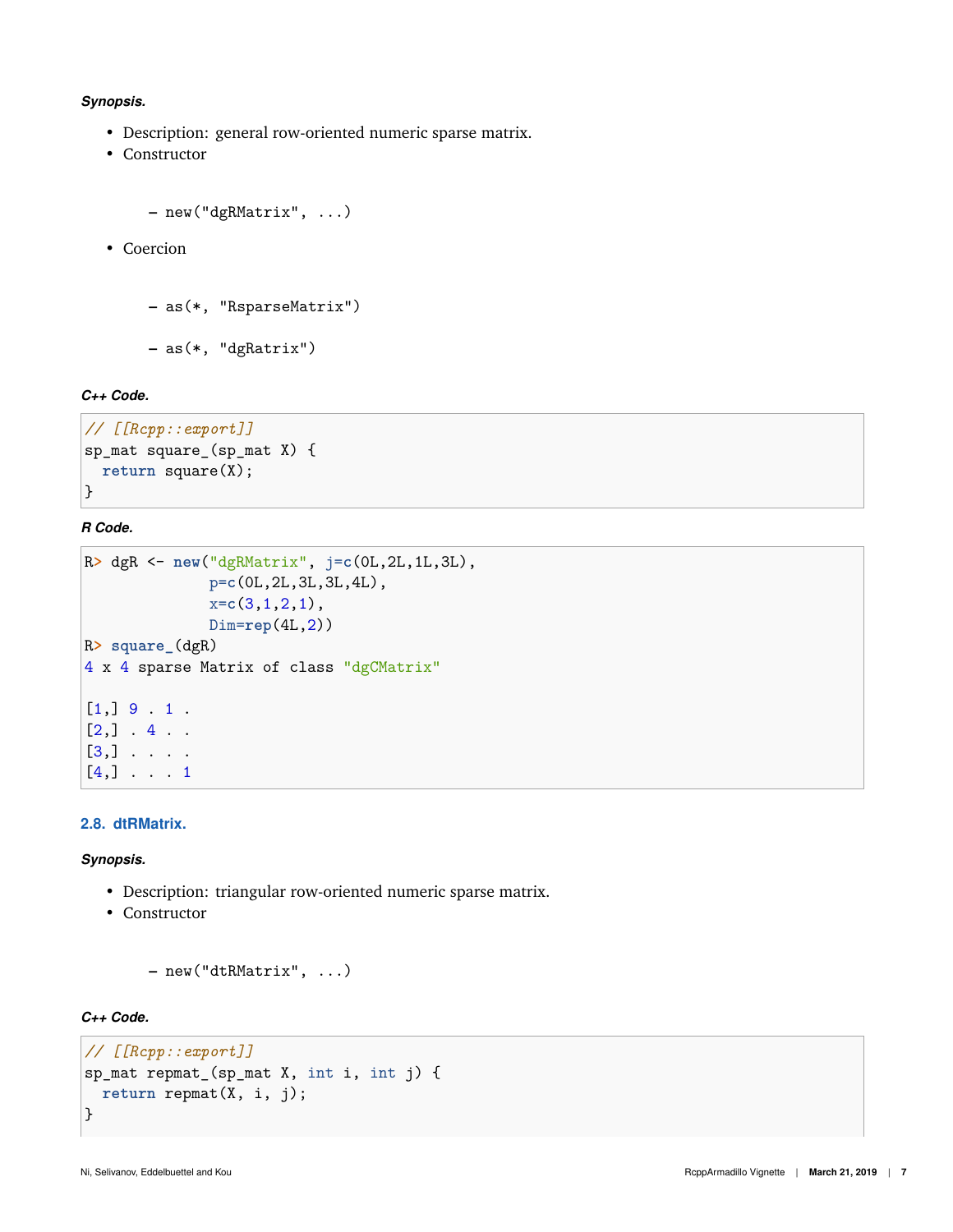*R Code.*

```
R> dtR <- new("dtRMatrix", Dim = c(2L,2L),
              x = c(5, 1:2), p = c(0L, 2:3), j = c(0:1, 1L)R> repmat_(dtR, 2, 2)
4 x 4 sparse Matrix of class "dgCMatrix"
[1,] 5 1 5 1
[2,] . 2 . 2
[3,] 5 1 5 1
[4,] . 2 . 2
```
#### <span id="page-7-0"></span>**2.9. dsRMatrix.**

*Synopsis.*

- Description: symmetric row-oriented numeric sparse matrix.
- Constructor
	- **–** new("dsRMatrix", ...)
- Coercion

```
– as("dsCMatrix", "dsRMatrix")
```
*C++ Code.*

```
// [[Rcpp::export]]
sp_mat sign_(sp_mat X) {
  return sign(X);
\mathcal{F}
```
*R Code.*

```
R> dsR <- new("dsRMatrix", Dim = c(2L,2L),
             x = c(-3,1), j = c(1L,1L), p = 0:2R> sign_(dsR)
2 x 2 sparse Matrix of class "dgCMatrix"
[1,] . -1[2, ] -1 1
```
#### <span id="page-7-1"></span>**2.10. indMatrix.**

*Synopsis.*

- Description: index matrix.
- Constructor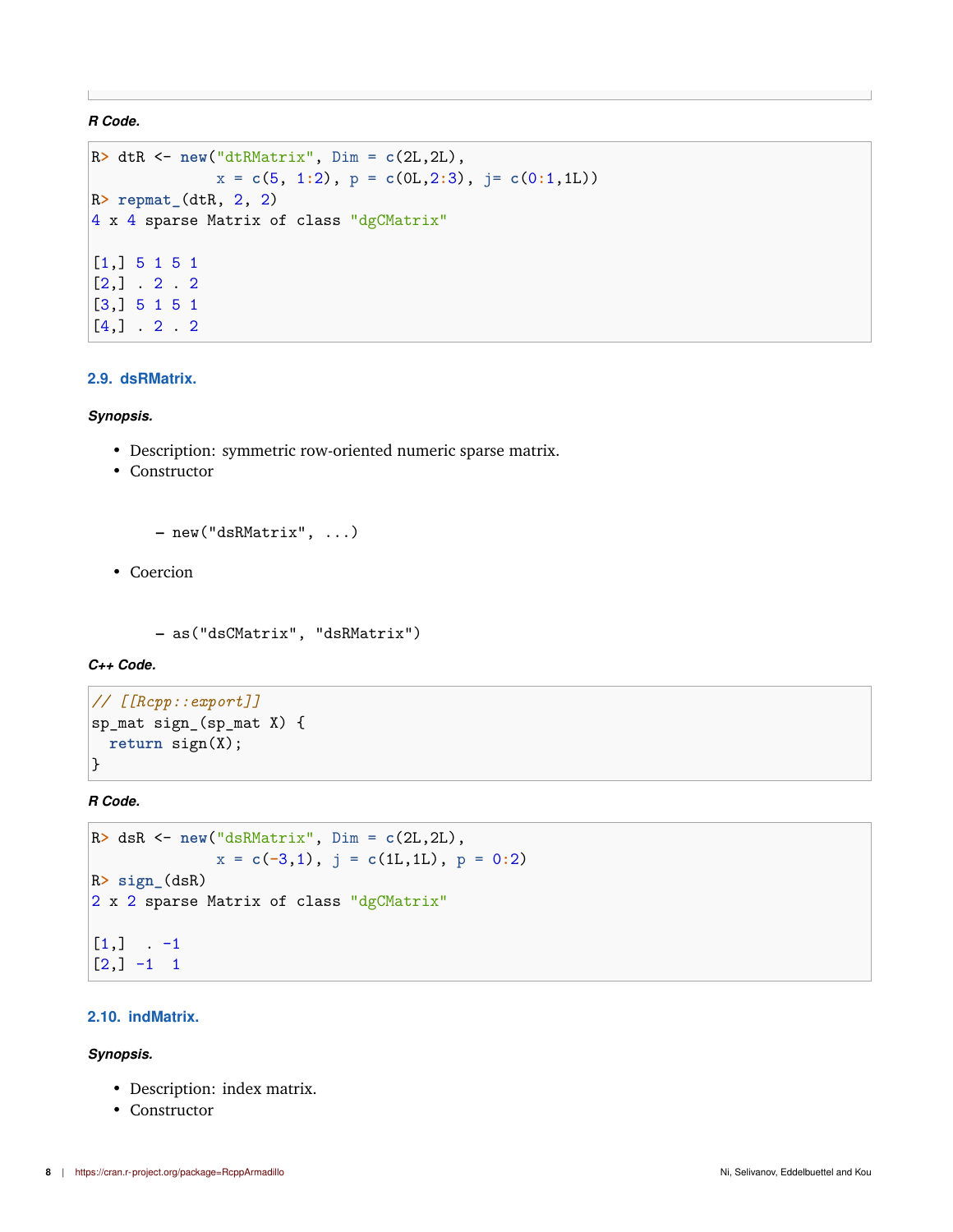**–** new("indMatrix", . . . )

• Coercion

```
– as(*, "indMatrix")
```
*C++ Code.*

```
// [[Rcpp::export]]
sp_mat multiply(sp_mat A, sp_mat B) {
 return A * B;
}
```
*R Code.*

```
R> ind <- as(2:4, "indMatrix")
R> dgT <- new("dgTMatrix",
              i = c(1L,1L,0L,3L,3L),
              j = c(2L,2L,4L,0L,0L),
              x=10*1:5, Dim=4:5)
R> multiply(ind, dgT)
3 x 5 sparse Matrix of class "dgCMatrix"
[1,] \ldots 30 ..
[2,] . . . . .
[3,] 90 . . . .
```
## <span id="page-8-0"></span>**2.11. pMatrix.**

*Synopsis.*

- Description: permutation matrix.
- Constructor

```
– new("pMatrix", ...)
```
• Coercion

```
– as(*, "pMatrix")
```
*C++ Code.*

```
// [[Rcpp::export]]
sp_mat multiply(sp_mat A, sp_mat B) {
  return A * B;
}
```
*R Code.*